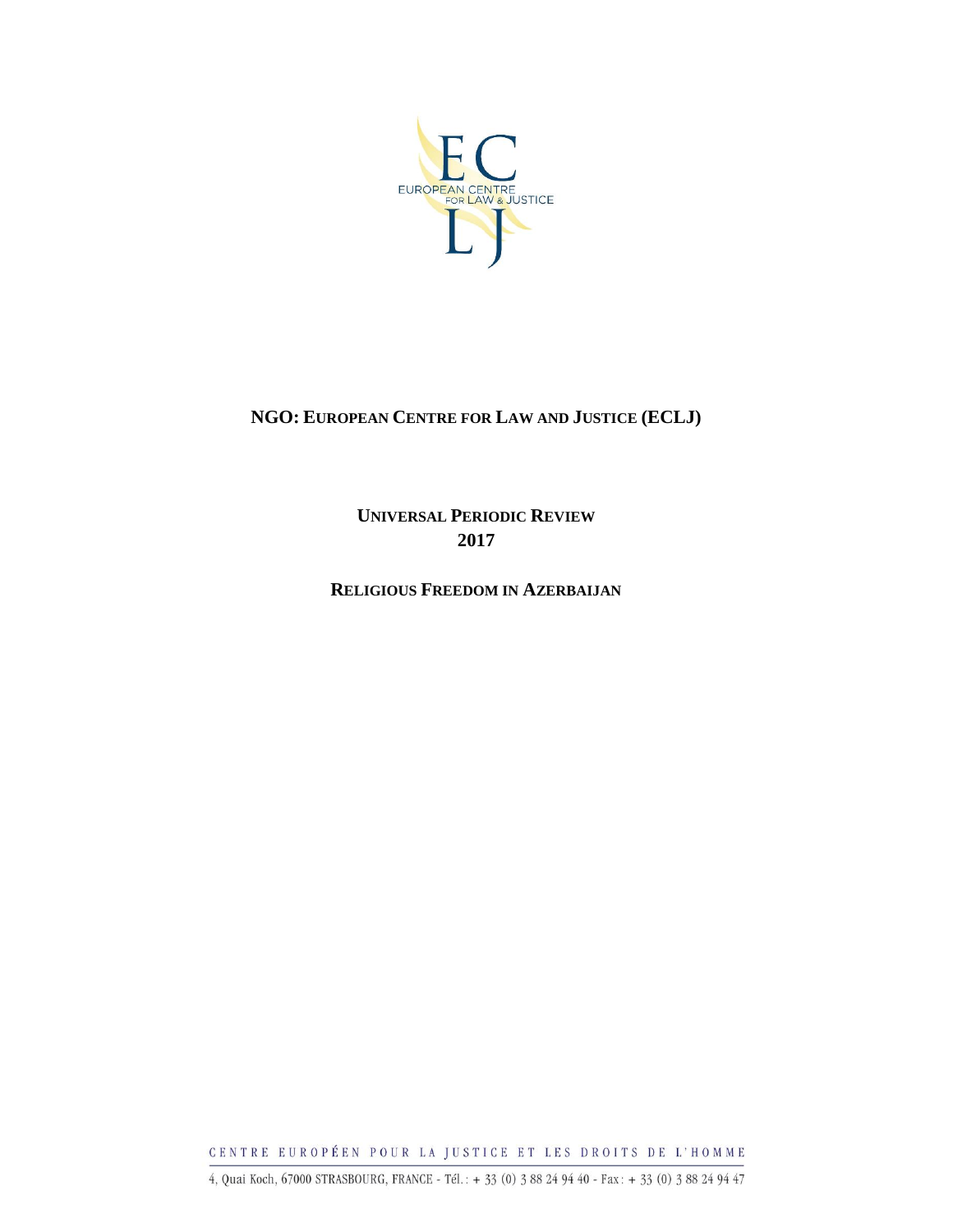### **RELIGIOUS FREEDOM IN AZERBAIJAN**

#### **Introduction**

1. The European Centre for Law and Justice (ECLJ) is an international, non-governmental organisation dedicated to promoting and protecting human rights around the world. The ECLJ holds Special Consultative status before the United Nations Economic and Social Council<sup>1</sup>. The purpose of this report is to raise concerns regarding human rights violations in the Azerbaijan Republic for the 2017 Universal Periodic Review (UPR). These violations primarily stem from President Ilham Aliyev's continued efforts to curb freedom of religion and freedom of  $expression<sup>2</sup>$ .

### **Constitutional Provisions and International Agreements Guaranteeing Freedom of Religion**

2. Azerbaijan's Constitution specifically states that all religions are equal before the law, and that "[e]veryone has the right to define his/her attitude to religion, to profess, individually or together with others, any religion or to profess no religion, to express and spread one's beliefs concerning religion"<sup>3</sup>. The Constitution also promises freedom of expression by stating that "[e]veryone may enjoy freedom of thought and speech"<sup>4</sup>. While the Constitution prima facie declares these freedoms, it contradicts itself within other sections by restricting freedoms of religion, as discussed in the next section.

3. In addition to the constitutional provisions, Azerbaijan is also bound by Articles 18 and 19 of the International Covenant on Civil and Political Rights  $(ICCPR)^5$ , which Azerbaijan has ratified without reservations or interpretive declarations<sup>6</sup>. Contrary to the constitutional guarantees and international covenants, the Azeri government continues to persecute its citizens through its law.

 $\overline{\phantom{a}}$ 

<sup>&</sup>lt;sup>1</sup> Integrated Civil Society Organizations System, NGO BRANCH, U.N. DEP'T OF ECON. & SOC. AFF., http://esango.un.org/civilsociety/ (last visited 7 Sept. 2017) (discussing consultative status in 2007 for the European Centre for Law and Justice by searching "European Centre for Law and Justice" in the iCSO Database).

<sup>2</sup>*"Revolving Doors": The Ongoing Persecution of Government Critics in Azerbaijan*, AMNESTY INT'L (16 June 2016), https://www.amnesty.org/en/documents/eur55/4268/2016/en/ [hereinafter *Revolving Doors*]; *Azerbaijan criminalizes defamation of the president*, REUTERS (30 Nov. 2016, 3:32 PM), http://www.reuters.com/article/usazerbaijan-defamation/azerbaijan-criminalizes-defamation-of-the-president-online-idUSKBN13P2OT.

<sup>3</sup> AZER. CONST. art. 48, § II, *available at* http://en.president.az/azerbaijan/constitution.

<sup>4</sup> *Id*. art. 47, § I.

<sup>5</sup> G.A. Res. 2200A (XXI), International Covenant on Civil and Political Rights, art. 52 (16 Dec. 1966) [hereinafter ICCPR].

<sup>6</sup> *Status of Ratification Interactive Dashboard*, OFF. U.N. HIGH COMMISSIONER FOR HUMAN RIGHTS, http://indicators.ohchr.org/ (last accessed 7 Sept. 2017) (accessed by selecting Azerbaijan from the countries list).

<sup>4,</sup> Quai Koch, 67000 STRASBOURG, FRANCE - Tél.: + 33 (0) 3 88 24 94 40 - Fax: + 33 (0) 3 88 24 94 47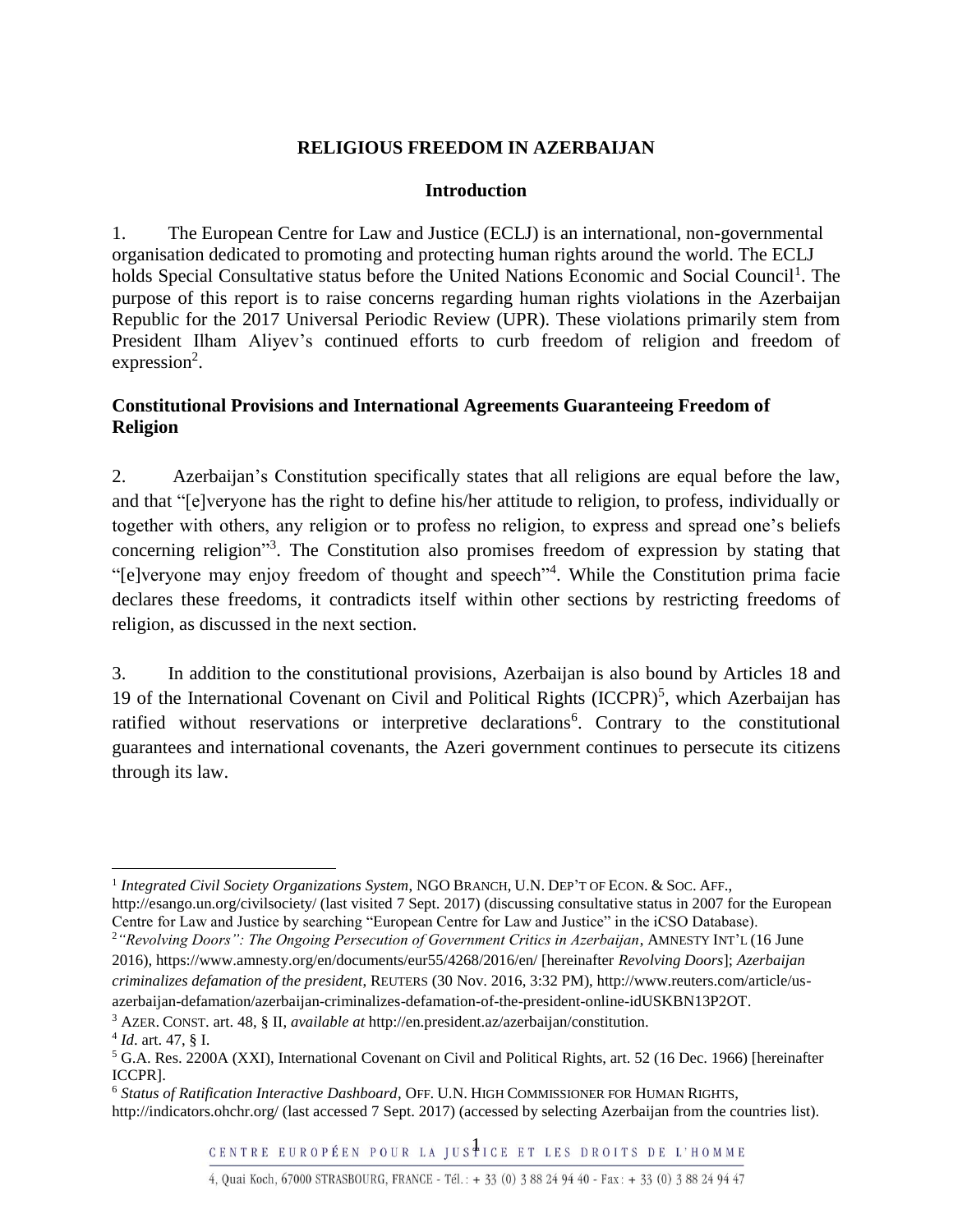# **Despite the Constitutional Provisions for Freedom of Religion, Other Laws Unduly Restrict that Freedom**

5. The Azeri Constitution contains specific exceptions to the freedoms of expression and religion, which it claims are in line with the restrictions allowed by the ICCPR. However, the restrictions are broader than what is allowed under the ICCPR's public order and public morals exceptions. Moreover, in practice, the government uses restrictions to stifle its minority citizens' rights to freedom of religion. For instance, in direct contradiction to its own constitutional provisions that allow religious freedom, Article 48 states that religious rituals "should not violate public order and contradict public morals; Religious beliefs and convictions do not excuse infringements of the law"<sup>7</sup>. Article 18 bans "[t]he spread and propaganda of religions (religious movements) which humiliate human dignity and contradict the principles of humanity"<sup>8</sup>. Article 47 restricts freedom of expression if it is provocative: "Propaganda provoking racial, national, religious, social animosity or hostility or relying on any other criteria is inadmissible"<sup>9</sup>.

6. The Azeri government uses these sections of the Constitution to justify additional laws that amount to persecution against minority faiths within Azerbaijan. For example, the Law on Freedom of Religious Belief takes the constitutional provisions that contain restrictions on religion a step further by declaring that "Foreigners and persons without citizenship shall be prohibited to [sic] conduct religious propaganda"<sup>10</sup>. This law also states that the government shall not interfere with religious activities<sup>11</sup>. However, it then contradicts itself by requiring all religious associations, or a religious commune greater than nine persons, to register with the government or risk a conviction of illegal assembly<sup>12</sup>.

7. Furthermore, the Azeri government created an authoritative body of executive power for religious affairs, the State Committee for Work with Religious Organisations (SCWRO), which interprets and enforces the Law on Freedom of Religious Belief<sup>13</sup>. The SCWRO continues to increase its control of religious communities with prohibitions on media, publications, the disbursement of information, and proselytism $14$ . The state censorship law, Article 22, requires that printed and published religious literature be approved by the SCWRO before it can be sold or distributed<sup>15</sup>. An individual or organisation faces either heavy fines or imprisonment if these

<span id="page-2-0"></span> $\overline{\phantom{a}}$ 

 $^7$  AZER. CONST. art. 48, §§ III, IV.

<sup>8</sup> *Id*. art. 18, §§ II, IV.

<sup>9</sup> *Id*. art. 47, § III.

<sup>10</sup> *Law of the Republic of Azerbaijan*, On Freedom of Religious Belief (1992), ch. I, art. 1, *available at* http://scwra.gov.az/upload/Files/Law%20of%20the%20Republic%20of%20Azerbaijan%20On%20Freedom%20of %20Religious%20Belief.pdf.

<sup>11</sup> *Id.* ch. I, art. 5.

<sup>12</sup> *Id.* ch. I, art. 12.

<sup>13</sup> *Id*. ch. VI, art. 28–29.

<sup>14</sup> Felix Corley, *Azerbaijan: "We forbid religious books – but this isn't religious discrimination"*, FORUM 18 NEWS SERVICE (1 Oct. 2015), http://www.forum18.org/archive.php?article\_id=2107.

<sup>15</sup> *Law of the Republic*, *supra* note **Error! Bookmark not defined.**, ch. IV, art. 22.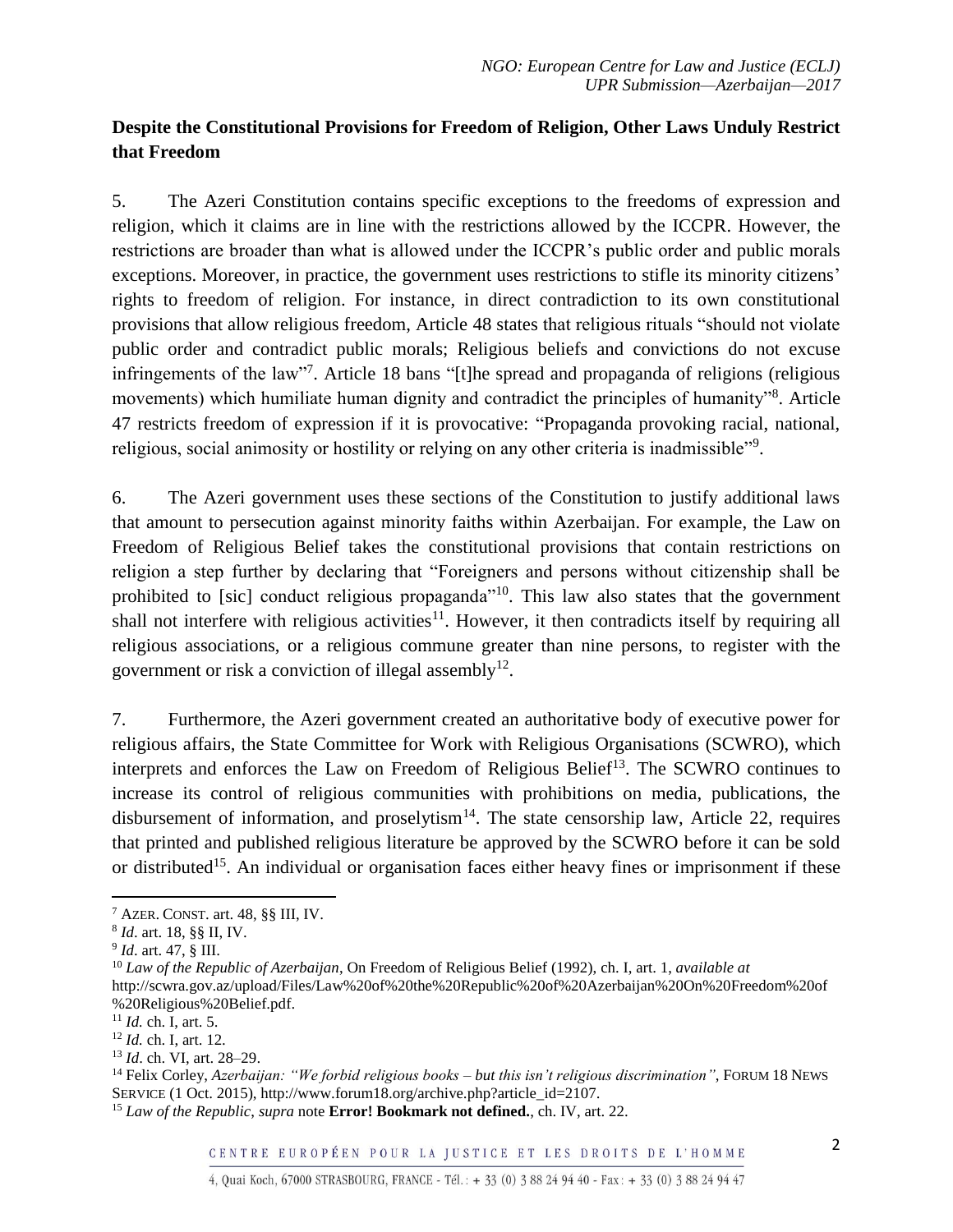censorship laws are violated<sup>16</sup>. These laws specifically violate the ICCPR's Article 18 protection of religious worship and practice because they unduly restrict the practice of religion and violate the rights afforded to individuals by the ICCPR.

## **Incidents of Restrictions on Freedom**

*A. Free Exercise of Religion*

8. In 2015, the authorities charged two Jehovah's Witnesses—a partially disabled widow, Irina Zakharchenko, and her daughter, Valida Jabrayilova—for the alleged crime of distributing Bible literature without "appropriate permission"<sup>17</sup>. The authorities charged the two women with an offense that is intended to cover crimes by organized groups and carries a heavy fine of up to  $$8,600<sup>18</sup>$ . The women shared their faith by offering brochures with Bible stories to residents of an apartment complex. The SCWRO and investigators summoned Irina and Valida for questioning multiple times<sup>19</sup>. Without warning, the women were given a closed hearing and were placed in detention because the Ministry of National Security (MNS) was afraid the women might "escape and hide from investigation"<sup>20</sup>. While in detention for eleven months, the MNS searched the women's homes and confiscated their property<sup>21</sup>. Ultimately, the Azeri Supreme Court found that the women had not committed any crimes and exonerated them on 10 February  $2017<sup>22</sup>$ . However, it is concerning that these women were imprisoned and charged with a crime at all.

9. Additionally, Azeri laws regulating the publication of religious texts caused multiple booksellers to receive fines for selling books the SCWRO deemed unacceptable<sup>23</sup>. One woman, Kifayat Maharramova, was recently fined for selling religious literature without prior government approval, and the SCWRO seized fifty-eight books and sixteen CDs from her shop<sup>24</sup>.

 $\overline{\phantom{a}}$ <sup>16</sup> Corley, *supra* note [14.](#page-2-0)

<sup>17</sup> *Rising Religious Intolerance in Azerbaijan*, JEHOVAH'S WITNESSES (23 Mar. 2015), https://www.jw.org/en/news/legal/by-region/azerbaijan/religious-intolerance/.

<sup>18</sup> *Id.*

<sup>19</sup> *Id.*

<sup>20</sup> *Id.*

<sup>21</sup> *Id.*

<sup>22</sup> *Azerbaijan Supreme Court Exonerates Irina Zakharchenko and Valida Jabrayilova*, JEHOVAH'S WITNESSES (10 Feb. 2017), https://www.jw.org/en/news/legal/by-region/azerbaijan/irina-valida-exonerated-20170210/. <sup>23</sup> *Azerbaijanis Fined and Detained for Selling Religious Books*, WORLD WATCH MONITOR (24 May 2017), https://www.worldwatchmonitor.org/2017/05/azerbaijanis-fined-and-detained-for-selling-religious-books/.  $^{24}$  *Id.*